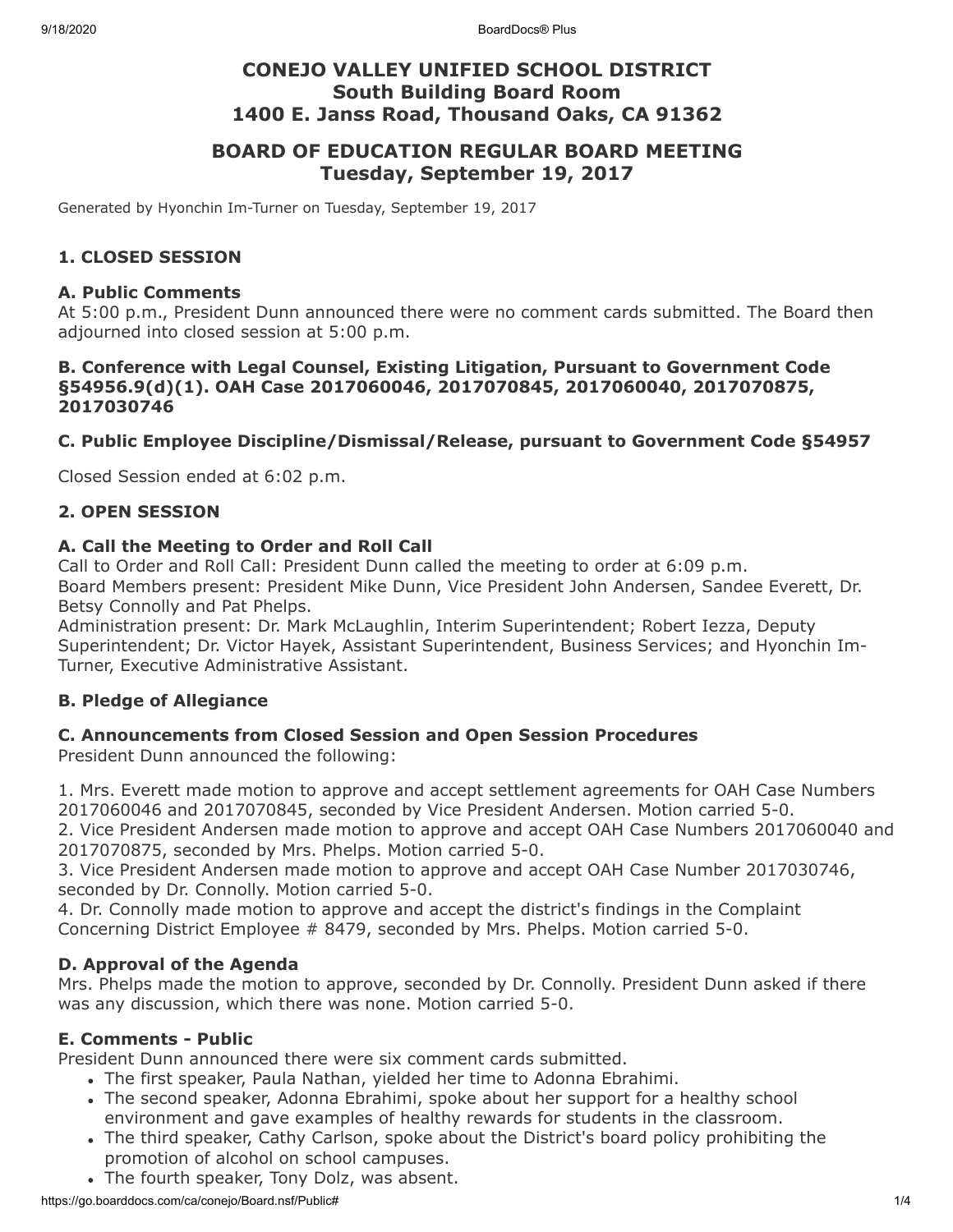The fifth speaker, Dr. Amy Chen, spoke about the Board's responsibility to provide an expansive education for students and parents' rights.

### **F. Comments - Board of Education**

Mrs. Everett spoke about attending Sycamore's Back to School Night and described meeting teachers and congratulated all the schools on all of their successful Back to School Nights. She then announced there will be a discussion session on the core literature policy and thanked all for coming out and speaking. Vice President Andersen spoke about attending the Back to School Night at Sequoia, speaking with Principal Hallie Chambers, and representing the board at the WHS vs. NPHS football game recently. He then spoke about attending the school year's first Teacher of the Month to recognize recipient Suzie St. John at EARThS and reminded faculty that the nomination starts at the schools. President Dunn spoke about reading positive items in the Acorn newspaper regarding the District and specifically mentioned Virginia Beck, Director of Child Nutrition.

### **G. Comments - Superintendent**

Dr. Mc Laughlin spoke about attending several Back to School Nights and thanked district administration and faculty for putting together the successful nights.

## **3. ACTION ITEMS – GENERAL – HUMAN RESOURCES**

### **A. Approval of the Amendment to the National University Student Teacher Program Agreement**

Mrs. Phelps made the motion to approve, seconded by Mrs. Everett. President Dunn asked if there was any discussion. Dr. Connolly inquired about the pathway of the program and the vetting process of the individuals who interact with our district to which Mr. Iezza and Dr. McLaughlin responded. Motion carried 5-0.

### **B. Approval of Agreement Between the Conejo Valley Unified School District and Phillips Graduate University–School Psychologist and Counselor Internship Program**

Vice President Andersen made the motion to approve, seconded by Dr. Connolly. President Dunn asked if there was any discussion, which there was none. Motion carried 5-0.

### **C. Approval of Agreement Between the Conejo Valley Unified School District and California State University, Northridge – Special Education Intern Program**

Dr. Connolly made the motion to approve, seconded by Mrs. Phelps. President Dunn asked if there was any discussion, which there was none. Motion carried 5-0.

## **4. ACTION ITEMS – GENERAL – INSTRUCTIONAL SERVICES**

### **A. Approval of Amendments to Board Policy and Administrative Regulation 5141.21 - Administering Medication and Monitoring Health Conditions**

Mrs. Phelps made the motion to approve, seconded by Mrs. Everett. President Dunn asked if there was any discussion, which there was none. Motion carried 5-0.

### **B. Approval of New Board Policy and Administrative Regulation 5141.6 - School Health Services**

Vice President Andersen made the motion to approve, seconded by Dr. Connolly. President Dunn asked if there was any discussion, which there was none. Motion carried 5-0.

## **5. ACTION ITEMS – GENERAL – BUSINESS SERVICES**

## **A. Approval of 2016-17 Unaudited Actual Financial Report**

Mrs. Phelps made the motion to approve, seconded by Dr. Connolly. President Dunn asked if there was any discussion. Dr. Hayek presented on the unaudited actuals. Vice President Andersen inquired about the incoming transfers and other local revenue categories to which Dr. Hayek responded. Vice President Andersen then asked about the projections and actuals on the SACs report to which Dr. Hayek responded. Motion carried 5-0.

## **6. ACTION ITEMS – CONSENT**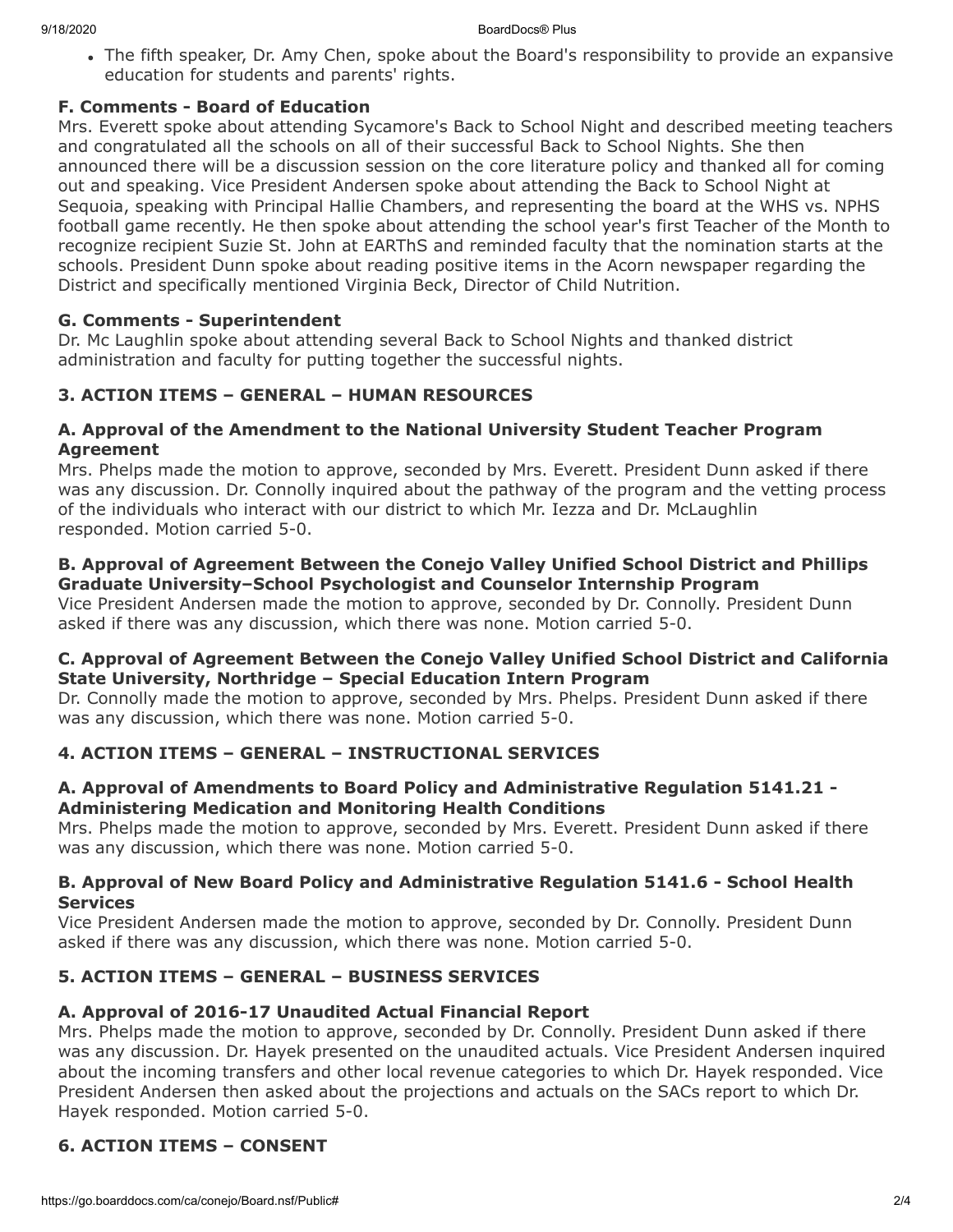**A. Approval of Minutes - September 5, 2017**

**B. Personnel Assignment Orders**

**C. Contract for Nonpublic School Placement for a Student with a Disability #2-17/18**

**D. Contract for Nonpublic School Placement for a Student with a Disability #3-17/18**

**E. Contract for Nonpublic School Placement for a Student with a Disability #4-17/18**

**F. Contract for Nonpublic School Placement for a Student with a Disability #5-17/18**

**G. Contract for Nonpublic School Placement for a Student with a Disability #6-17/18**

**H. Contract for Nonpublic School Placement for a Student with a Disability #7-17/18**

**I. Contract for Nonpublic School Placement for a Student with a Disability #8-17/18**

**J. Contract for Nonpublic School Placement for a Student with a Disability #9-17/18**

**K. Overnight Trip Request - TOH Journalism and Yearbook Club**

**L. Approval of Addendum to Annual Signature Authorization 2017-2018**

**M. MEASURE I: Notice of Completion - Exterior Painting - Conejo Valley Unified School District Offices and Conejo Valley High School - Jeff Painting**

**N. MEASURE I: Notice of Completion - Classroom Furniture Installation - Conejo Valley High School - School Specialty**

### **O. Approval of Purchase Order Report #928**

### **P. Disposal of Surplus and Obsolete Equipment**

Mrs. Phelps made the motion to approve, seconded by Dr. Connolly. President Dunn asked if there was any discussion, which there was none. Motion carried 5-0. President Dunn announced Tim Carpenter as the Interim Assistant Superintendent of Human Resources.

**7. INFORMATION/DISCUSSION ITEMS – GENERAL – HUMAN RESOURCES** No Items.

### **8. INFORMATION/DISCUSSION ITEMS – GENERAL – INSTRUCTIONAL SERVICES**

### **A. Resolution #17/18-03 - Red Ribbon Week Proclamation**

President Dunn asked if there was any discussion, which there was none.

### **9. INFORMATION/DISCUSSION ITEMS – GENERAL – BUSINESS SERVICES**

#### **A. Conejo Valley High School and District Office Relocation Projects**

Dr. Hayek presented the final update with what the upcoming months will include to complete these projects. President Dunn asked about the community parents' concerns about accessing the site to which Dr. Hayek responded. Dr. Connolly inquired about the back lot of CVHS and the lot behind their fence to which Dr. Hayek responded.

### **10. ADJOURNMENT**

### **A. Adjournment**

President Dunn adjourned the meeting at 7:12 p.m.

**The next regularly scheduled Board meeting will be Tuesday, October 3, 2017, 4:00 p.m. Closed Session, and 6:00 p.m. Open Session** at the CVUSD Board Room located inside Conejo Valley High School at 1402 E. Janss Road, Thousand Oaks.